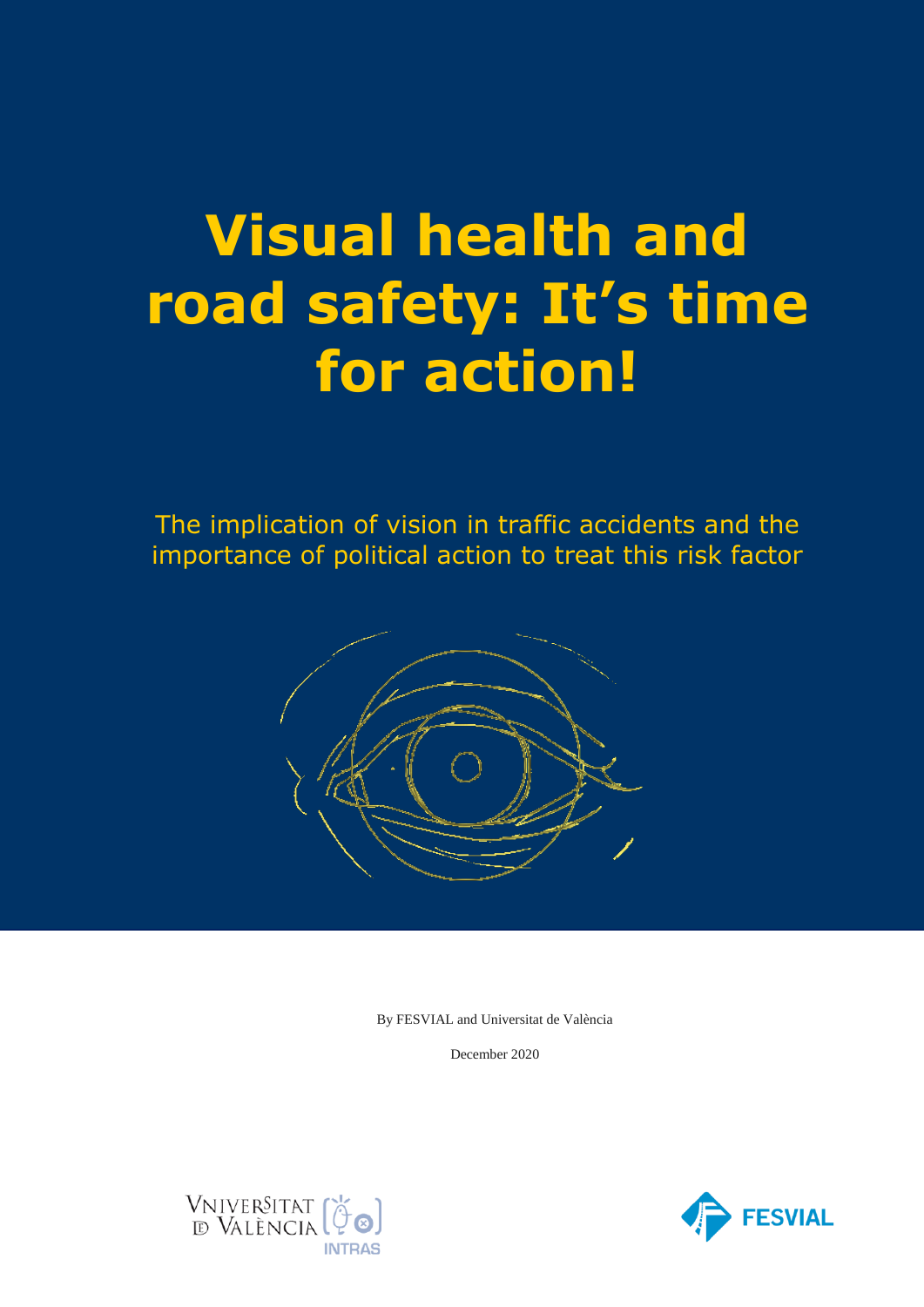



# **Contents**

 $\bigcirc$ 

|    | 1. Road safety as a global priority                                    |                  |
|----|------------------------------------------------------------------------|------------------|
| 2. | Vision as a high-impact factor for road safety: what does science say? | $\boldsymbol{4}$ |
|    | 3. Stating our position                                                | 5                |
|    | 4. Our action and commitment                                           | 6                |
| 5. | Short-term recommendations: improving road safety step-to-step.        | 8                |

#### Authors:

**Luis Montoro Ignacio Lijarcio**

**Sergio Useche**

**Cristina Catalá**

**Javier LLamazares**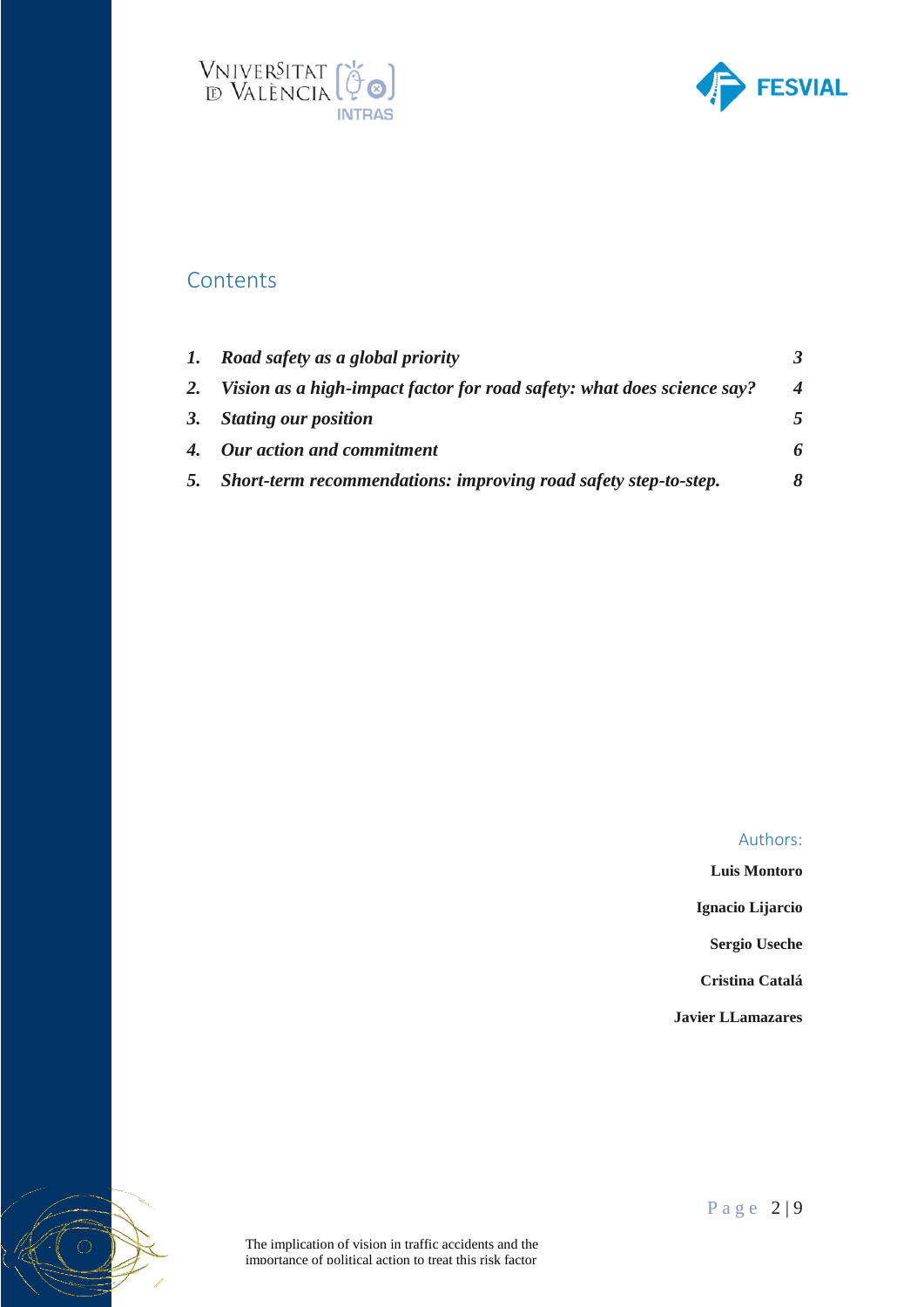



# <span id="page-2-0"></span>**1. Road safety as a global priority**

**The latest Global Status Report on Road Safety, published by the World Health Organization (WHO)** in December 2018, highlights that road traffic fatalities have grown, worldwide, up to of 1.35 million a year, plus 50 million road users injured as a consequence of road traffic crashes. These "accidents" (that, indeed, are not really accidental!) have turned in the leading cause of non-natural death for people aged between 5 and 29 years.

In the same way, **in February 2020, the 3rd Global Ministerial Conference on Road Safety**, held in Stockholm (Sweden), claimed for unprecedented efforts to halve road fatalities in one decade, placing the urgent need for improving road safety among the "Global Goals 2030", through a renewed political commitment for taking effective actions and developing further measures and strategies strengthening community health and welfare.

**Endorsing this declaration, in August 2020, the United Nations General Assembly adopted the resolution** A/RES/74/299, proclaiming the period 2021- 2030 as a new (second) Decade of Action for Road Safety. There is, therefore, an explicit reference to road safety into the United Nations agenda for Sustainable Development.

Finally, in the **82nd Annual Session of the Inland Transport Committee (ITC**), the widest regulatory platform of United Nations for road transport, adopted a set of recommendations for strengthening national road safety systems. These recommendations came into force April 2020, constituting a *universal* road safety blueprint that can be applied in any country, helping to identify and address key gaps through a more articulated and interconnected action. Within the most important advices, **a call to governments to adopt measures aimed to promote good vision for all road users** was included**.**

In brief, vision is the main source of information on the road: some studies state that up to 90% of the information acquired during driving has a visual nature. Good vision allows drivers to accurately performing driving-related tasks and to make safe decisions. However, and **according to the World Report on Vision published by the WHO, at least 2.2 billion people around the world have substantial vision impairments.**

Further, and although there is a high consensus on the fact that vision constitutes a key factor in this field, road safety actions frequently ignore visual health among their core guidelines, and road users tend to be scarcely aware on this problem. This has lead world reference organizations such as the **FIA (Fédération International de l'Automobile)** to carry out specific measures to alleviate the lack of awareness on the relationship between visual health and road safety, through the promotion of a new golden rule: "Check your vision", alongside with other relevant mottos, such as «Buckle your seatbelt», «Obey speed limits», and «Don't text and drive».

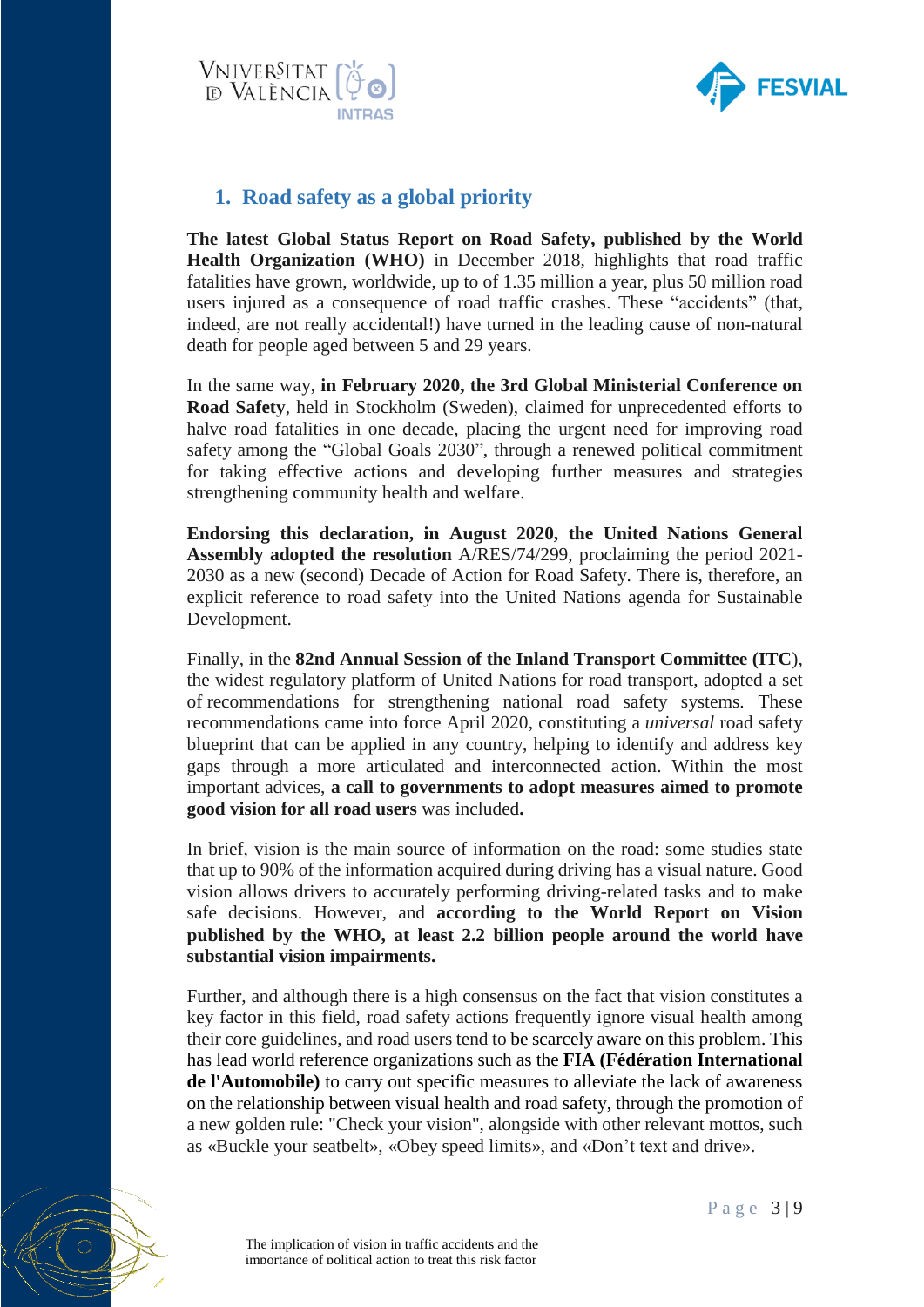



## <span id="page-3-0"></span>2. **Vision as a high-impact factor for road safety: what does science say?**

The evidence accumulated over the last 40 years depicts the significant impact that vision problems have on road crashes. Although the number of studies in this field is still limited, their results tend to be clear and coherent, overall reinforcing the importance of retrieving more (and better) empirical knowledge, useful for developing more effective policies adapted to each country as a manner to meet United Nations' goals for road safety.

For instance, it seems to be that **between 5% and 20% of traffic crashes** (depending on contextual issues) are whether directly or indirectly caused/enhanced by road user's visual problems that are majorly preventable through good policymaking and healthcare-related actions. Below, we present some key facts provided by empirical studies on vision and road safety:

- There is a clear correlation between a poor vision and the number of crashes reported by drivers (DfT, 2002). In other words, those ones with better visual health tend to have, overall, significantly lesser crash rates than those with vision problems (Owsley & McGwin, 2010).
- A retrospective study analysing more than 4,400 accidents suffered by drivers, concluded that the most relevant risk medical conditions affecting them were: diabetes, cardiovascular issues, fatigue and vision problems – specifically myopia and other correctable refractive errors, which under specific conditions may increase crash risk between 22%-26% (Sagberg, 2006).
- $-$  In the United States, it has been found that up to 50% of traffic crashes involving older drivers are related to vision defects (Research Council, 1993).
- According to the French Association for the Improvement of Vision (ASNAV, 2018), it can be estimated that approximately 12% of road accidents are associated with visual impairments of drivers.
- An in-depth analysis of a sample of 403 drivers (94% men aged between 16 and 74) found that approximately 8% of the drivers who suffered traffic accidents over the period of one year had been diagnosed with visual issues prior to suffering such crash(es). Additionally, only 16% of them used prescription glasses to drive (Behboudi, Moghadam, Tiefeh & Karkan, 2017).
- Even the most minor or *common* visual impairments (e.g., dry eyes, itching, acute eyestrain, etc.) may substantially affect the ability to drive safely (Fundación MAPFRE, 2019; Deschamps et al., 2013).
- There is a mistaken belief about the incidence of "mild" or "common" visual problems - such as refractive errors (e.g., myopia, hyperopia and

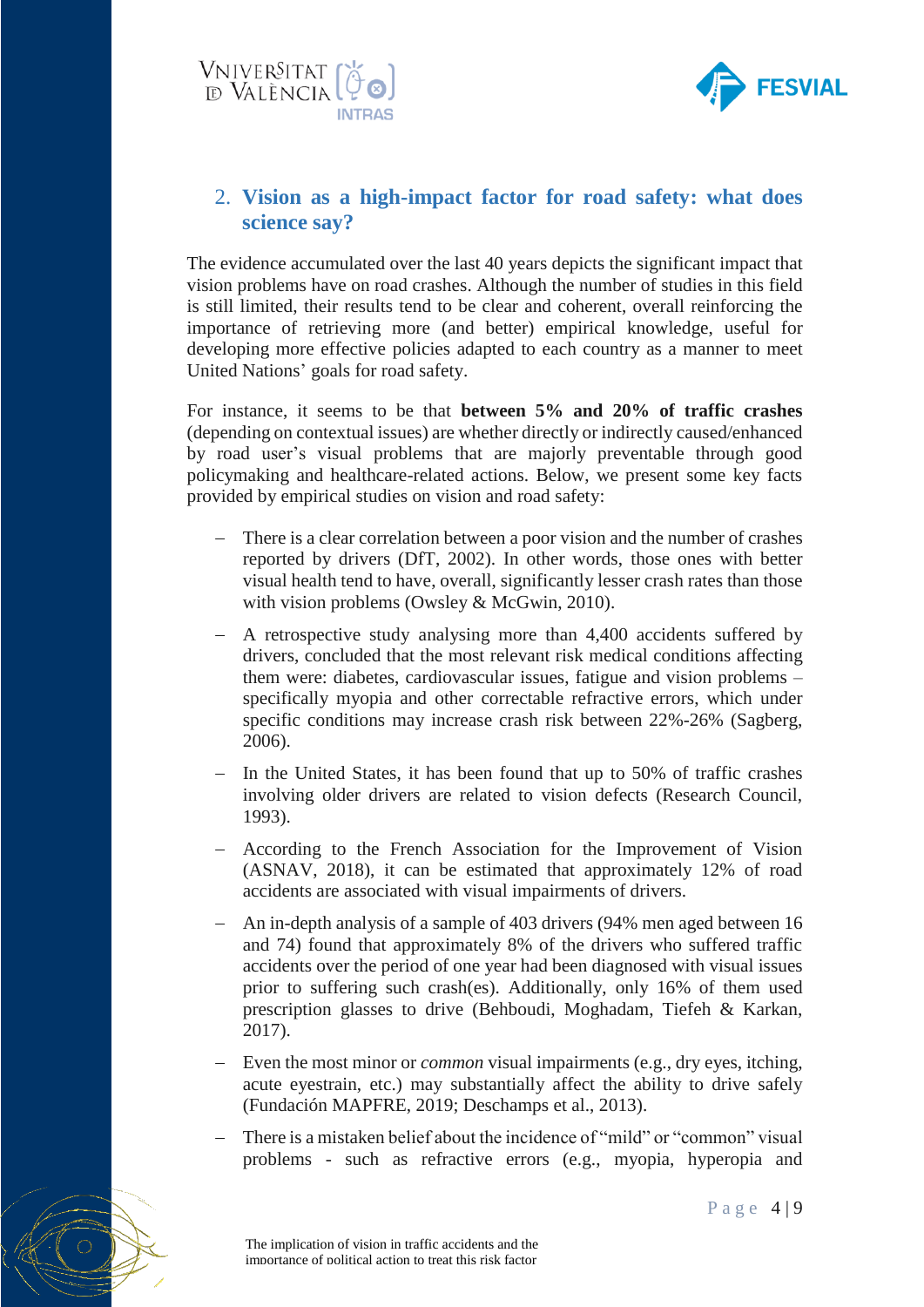



astigmatism) - on the crash risk (Wood et al., 2012; Schallhorn et al., 2010). Overall, and given their high prevalence in the population, it is often assumed that these problems do not represent an important risk for road safety. However, different experimental studies have shown how, in situations of low light or visibility - such as night driving- key tasks such as the recognition of pedestrians, signals or specific stimuli are significantly impaired among those drivers who have a "mild" visual problem, compared to those having a healthy vision status (Wood et al., 2012; Balk, Tyrrell, Brooks & Carpenter, 2008; Cohen et al., 2007).

- According to several studies, drivers whose visual acuity is less than 0.7 have a 15% greater crash rate, compared to drivers whose visual acuity is equal to or greater than 0.7 (Elvik & Vaa, 2004).
- Increased sensitivity to glare and reduced night vision can increase in about 60% the rate of road crashes occurring in driving situations of low illumination (i.e., driving at night; Elvik & Vaa, 2004).
- In an important study carried out in Florida (USA; McGwin et al., 2008), it has been shown that increasing visual checks (and corrections) among older drivers is one of the most effective strategies that can be used to reduce their crash likelihood. Similar conclusions and practical implications can be inferred from other investigations (Levi et al, 1995; Shipp, 1998, 1998).
- Drivers are not the only type of road user on which vision status influences safety. According to a study addressing the case of pedestrians (Roberts & Norton, 1995), there is a much higher risk of being run over among children who have some type of visual deficit, compared to the elderly.

## <span id="page-4-0"></span>3. **Stating our position**

In a few words, our vision is that visual health represents a key issue for road safety, and immediate actions from both public agencies and further stakeholders are needed to reduce the prevalence of unaddressed visual issues among road users, particularly drivers. To achieve this goal, we propose to work on these three complementary areas:

- 1. To upgrade all the pertinent National/European/International **laws and policies,** promoting **the need of improving visual assessments for drivers** (broader and more systematic), for the case of both firstly obtaining the driving license and its renewal process.
- 2. To develop major awareness on the relevance of visual health, making drivers accountable for the **importance of regularly checking their vision,**  and thus promoting the performance of **corrective procedures** (as indicated by a specialist) **and protective habits** (e.g., wearing glasses, avoiding hazardous situations like day/night glare)**, always in consideration of the specific road scenarios in which they use to drive and their particular risks**.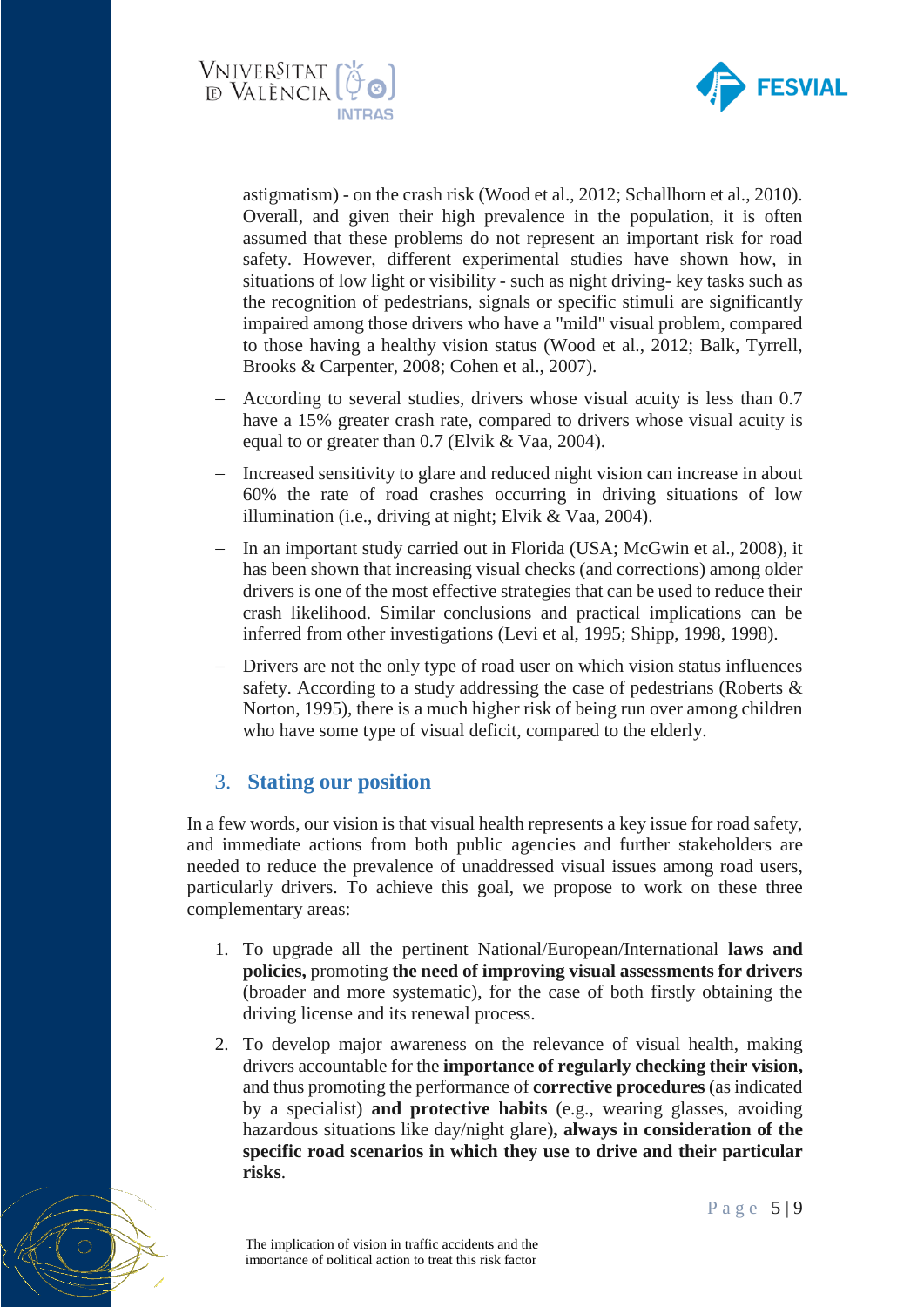



3. To increase the number, quality and scientific rigor and deepness of **empirical studies addressing the prevalence of visual problems among road users (principally driving populations), and their relationship to traffic crashes**, especially in high-risk driving scenarios such as night driving and professional driving.

Besides these concrete steps themselves, it should be mentioned that this set of actions might also contribute to strengthen the road safety culture, if well-designed, implemented and divulgated among road users.

# <span id="page-5-0"></span>4. **Our action and commitment**

During the last decade, the Spanish Foundation for Road Safety (FESVIAL) and the University of Valencia have rolled-out an extensive list of actions aimed at promoting an unprecedented positive change in Spain, in terms of vision and driving. To the date, some of the most outstanding actions taken have been:

## *a) Development of a pioneer (empirical and nationwide) study on the visual health of Spanish drivers*

- Although it is planned to be replicated across Europe and the Americas, this study (conducted in Spain) firstly provided a country-scale analysis of driver's visual health with an empirical basis.
- More than Spanish 3,200 drivers from the 17 regions of Spain partook, having been visually checked through a specialized drivers' eye test protocol\* focusing on three key variables: visual acuity, visual field campimetry, and glare recovery.
- This large-scale study has shown how an estimated 29.5% of Spanish drivers present substantial visual impairments that need to be attended, since they represent a latent risk for their road safety.
- Among these issues, 15% of Spanish drivers have a poor photopic vision, while up to 38% of them may have an inadequate mesopic vision under very low light conditions. Further, 23% of drivers have deficiencies in peripheric visual field campimetry, and it takes more than 20s to fully recover from a 10-second glare to 44% of Spanish drivers.
- The results of the study have been publicised through different means: an article in the scientific journal (*International Journal of Environmental Research and Public Health*; Q1 in *Journal Citation Reports* – *JCR*); a national-coverage mass-media press conference offered to both general and specialized public, especially road safety and optometry practitioners; and an official meeting held with the Spanish Government and its agencies (such as the General-Directorate of Traffic) of Spain, oriented to explore joint actions aimed at reducing traffic crashes caused by visual impairments.

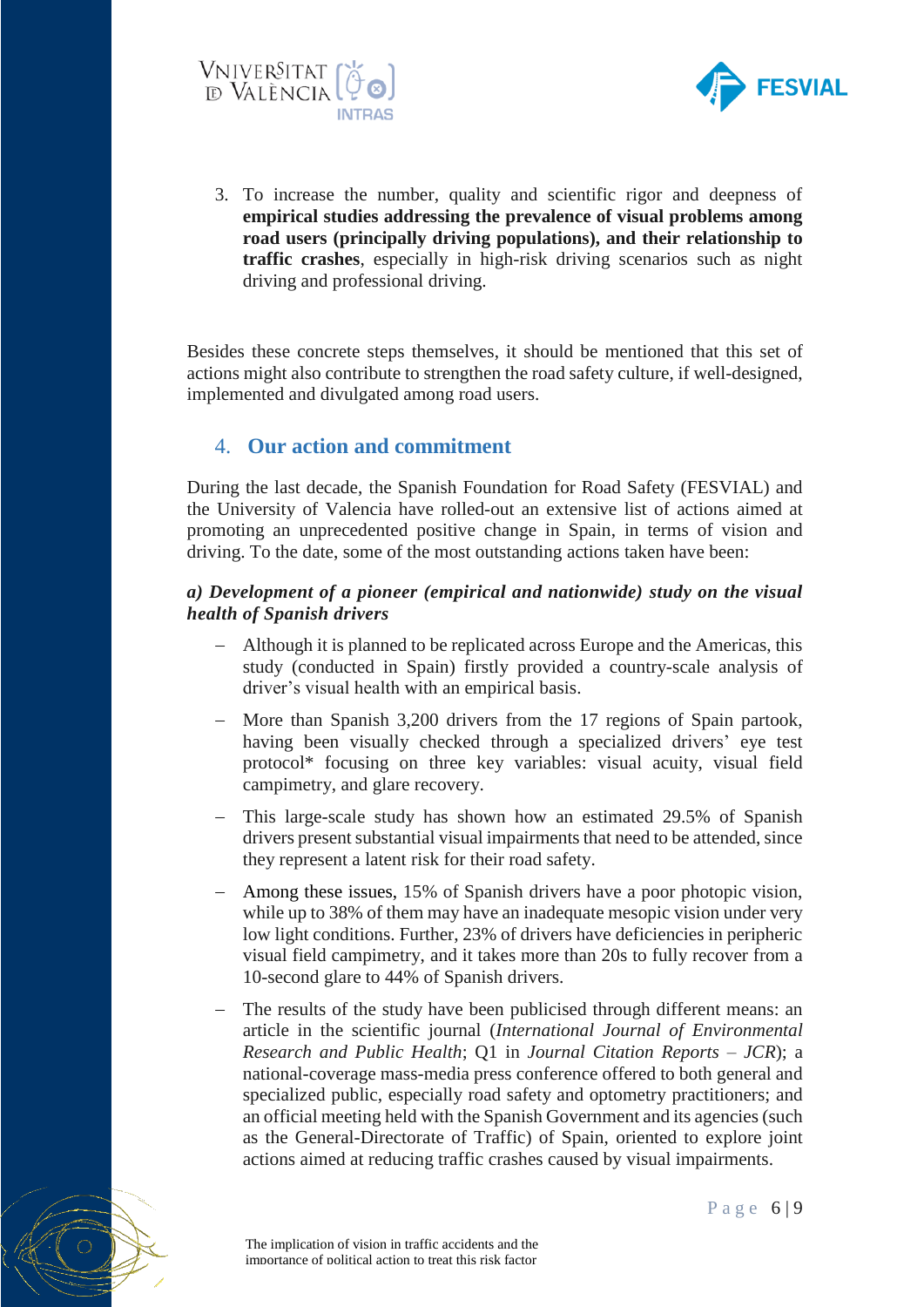



## *b) Development of a visual-testing protocol for drivers*

- Based on the study findings, it was developed a specific protocol for carrying out specialized visual inspections for drivers.
- The protocol was free-of-charge offered to more than 1,500 opticians throughout the Spanish territory, to be applied to their customers (licensed as drivers) on a voluntary basis.
- The tests also made it possible to obtain very useful information on the state of the vision of drivers, providing useful feedback to raise their awareness on the vision-related risks they currently face.

## *c) Raising awareness from the driving school*

 Further awareness campaigns were also developed in collaboration with the National Confederation of Driving Schools (CNAE). The trainee drivers of Spanish driving schools were covered for several months. The awarenessraising action consisted of promoting three simple rules:

1. To carry out regular and periodic vision checks.

2. To use the appropriate visual equipment (e.g., prescription glasses and lens, sunglasses) while driving.

3. To well-manage risky driving scenarios, such as night driving and prolonged glares.

This information was included in the training manuals of the driving schools that were also diversified across 5,000 nationwide centres composing the CNAE network.

Together, this action was well-valued and appreciated by its beneficiaries. Its subsequent evaluation indicated that it is an effective strategy to increase awareness of the role of vision as a determining factor for road safety among novel drivers.

## *c) Targeting high-risk groups*

Apart from novel drivers, elderly drivers were determined as a highly vulnerable group in terms of vision and driving. At this time, our proposal is to include them as a "key" group in which comprehensive and periodic vision screenings should be performed, in order to prevent traffic crashes by detecting and intervening the main visual problems that usually appear with age, in consideration of some key facts:

- Aging is a factor clearly increasing the risk of suffering from visual problems that may compromise road safety (Gruber, Mosimann & Nef, 2013; Kaleem et al., 2012).

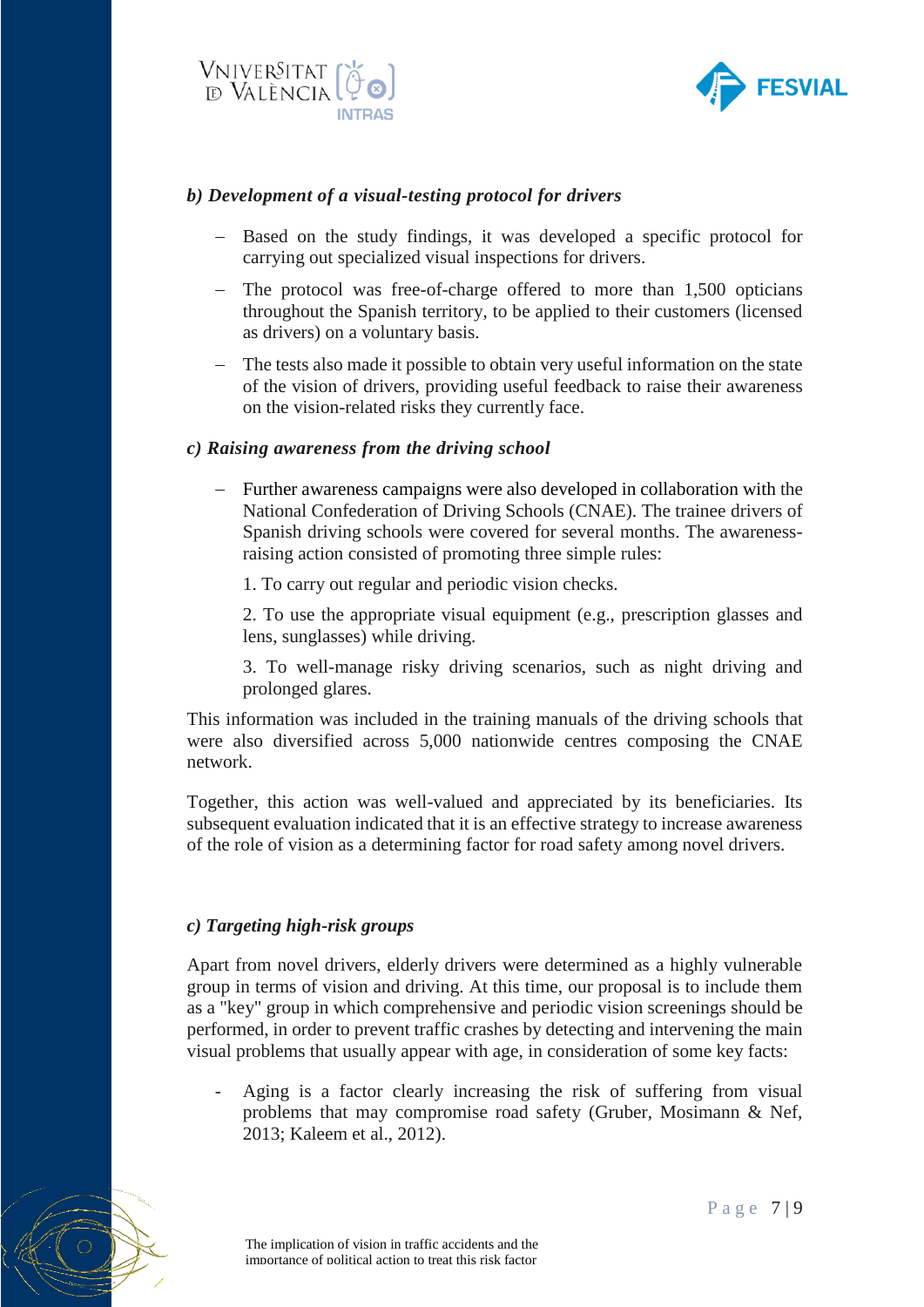



- The visual health of older adults is not only negatively affected by conventional aging patterns, which involve, for example, a lower visual field acuity and width (Brinig et al., 2007). It is also impaired by the high comorbidity with physical diseases such as diabetes and cognitive deficits, which are more common in older population segments and increase (i) the probability, and (ii) the severity of visual problems.
- The oldest age groups (in the case of both sexes) have significantly lower rates of maintained visual attention, and a slower processing of visual information.
- Older drivers who have a substantial reduction in the useful field of vision, are at least 20 times more likely to be involved in a serious accident than drivers who are visually healthy, or presenting mild visual perimetry problems (Owsley, McGwin & Ball, 1998).
- According to the Association of Medical Recognition Centers (ECAM, 2015), almost 70% of the Spanish population over 65 years requires corrective glasses to drive.

## *d) Awards and Recognitions*

- All these actions (i.e., pioneer empirical study, driver's assessment protocol and actions carried out in driving schools) partake in the campaign "Road safety begins with a good vision", which was awarded in the national "Ponle Freno 2020" awards as the best action in road safety.
- This award was promoted by the Atresmedia communication group (present in different communication means such as TV, radio and web), with the aim of highlighting initiatives that may strength road safety in all levels.
- The award was presented by the President of the Spanish Senate.

# <span id="page-7-0"></span>5. **Short-term recommendations: improving road safety stepto-step.**

Considering all the aforementioned, FESVIAL and the University of Valencia propose the following recommendations, in order to promote visual health as a manner of strengthening road safety:

- 1. **To enhance the role of the vision within the training contents for driving licensure**, increasing the information given to driving trainees, with the aim of enhancing their awareness on the topic, as well as their risk perception and decision-making for safe driving.
- 2. To **promote three simple (but useful) visual care-related rules** (periodical visual checks, use of appropriate visual equipment, and well-